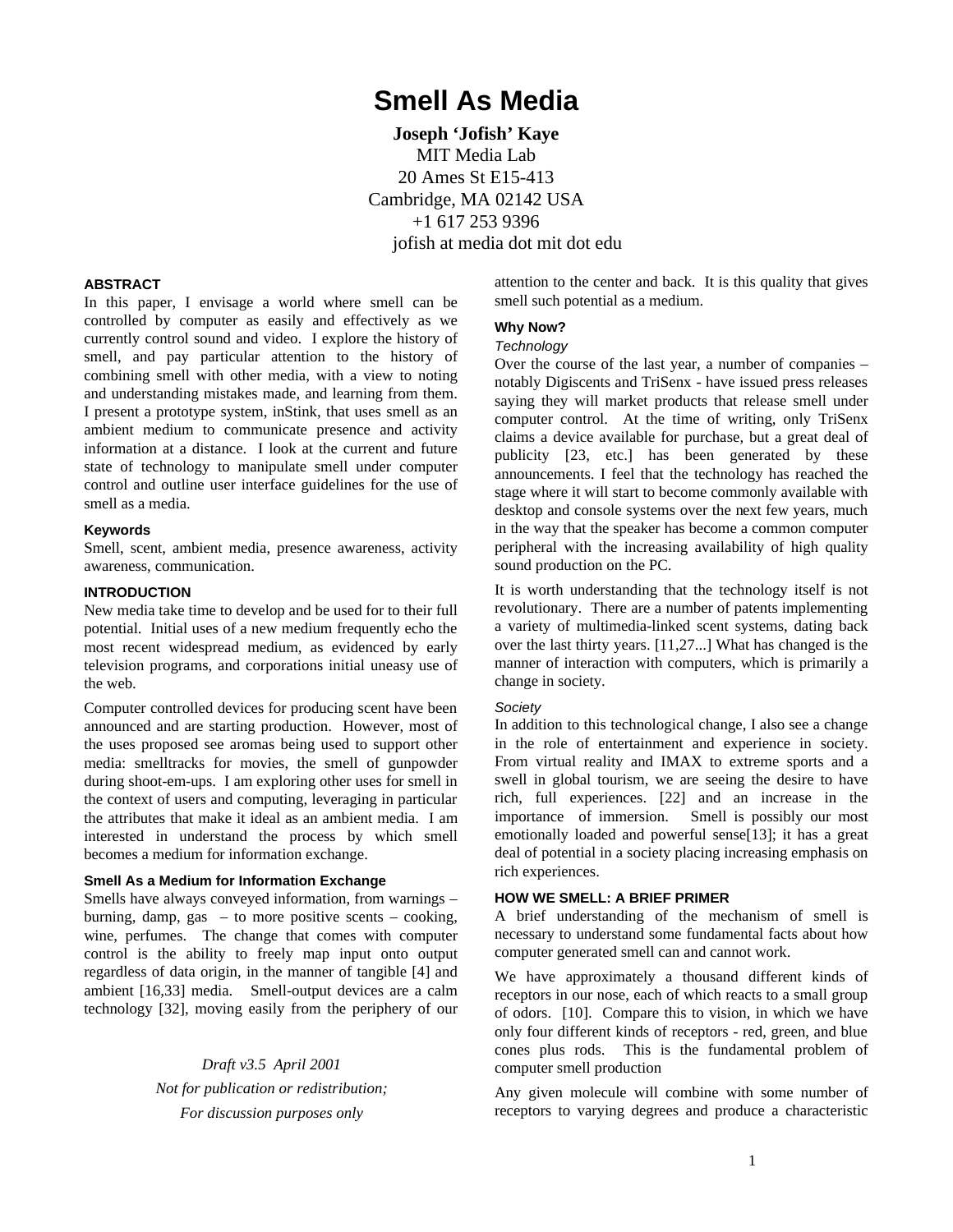response. An entirely different smell will combine with a another but perhaps intersecting set of receptors, each to a varying degree. It is for this reason that smell is fundamentally not additive: smell A and smell B combined will not necessarily smell like A and B, but can smell like C, an entirely different scent. [19].

Thus, in theory, a palette of about a thousand [8] key odors be will exhaustively generative; from these all others can be mixed. One company, Digiscents, has proposed a device using 100-200 basic scents [23], and it seems likely that such a selection, due to the combinatorial nature of scent, would give a large number of useful smells.

One of the problems, however, is creating a rigorous and reproducible classification scheme for smell that is not input or output device specific. The science of smell<sup>1</sup> has a history of various classification schemes. At best, they are consistently descriptive although arbitrary; at worst, merely arbitrary. If a single company creates a scheme for a single output device, they have control over the exact smells it can produce, and exactly what is meant by 'cinnamon' or 'chocolate' or 'Smell #22'; this is the approach Digiscents is undertaking. [23] I feel there is a need for a MIDI-like industry-wide standard to codify the quantification of odors; I also recognise that this is not a trivial undertaking.

#### **A Brief Word on Input Technologies**

A variety of attempts have been made over the past fifty years to develop an electronic nose capable of detecting and recognising smells [21]. This article is not the place for an overview of these technologies, but in considering an output device it is important to consider the corresponding input. The majority of these noses work in one way or another similarly to a human nose: they have a set of receptors which bond to varying degrees with different molecules with varying changes in electrical or chemical properties. A variety have been produced and are commercially available and used in research and manufacturing. Artificial noses have not come close to the accuracy and versatility demonstrated by our noses, let alone more those with more specialized olfactory apparatus, like such as bloodhounds. [8]

#### **PROS AND CONS OF SMELL AS A MEDIUM**

The advantages and disadvantages of smell as a medium for information exchange frequently intersect. Smell is fundamentally an ambient medium and shares the advantages and disadvantages of other ambient media. There is a basic problem in all media that it's hard to verify that the message has been received, and it's even harder in ambient media. However, this is problem that rests in choice of message, not medium; smell is rarely suited for mission-critical information representation except in the simplest of forms.

-

#### **Pros**

Smell has the advantage that it's ambient, can be subtle, and hard to ignore. It can linger over a period of time, and is powerfully evocative: individual smells can bring back deep, strong memories. It is intrinsically powerful. We can be effected by smell and recall memories without having to consciously identify the aroma; we can focus our attention on smells or, at least to some degree, ignore them.

## **Cons**

These same qualities can be disadvantages. It is possible for users to be temporarily or permanently unable to receive smell information – having a cold, or anosmia. The slow refresh rate of smell can be a problem, such as the smell of grass in the desert above. Furthermore, differentiating different smells can be hard: if three smells are already in a room, it's hard to determine the presence of the four.

There is also the problem of dispersal. Office cubicles are currently designed with the express purpose of controlling the dissemination of video and audio. [2] Smell, on the other hand, spreads: you may be aware when the coworker next to you is drinking coffee. As such, smell is perhaps more useful in a context where enveloping the user to give a total experience is more important than privacy of information.

Current smell output technology has are technology-, rather than medium-, specific. . For example, many of the smells seem unpleasantly artificial, and can sometimes be overwhelming. Furthermore, there is currently no directionality in smell production, although some evidence shows that stereo smell could have real advantages, particularly in the field of VR.[34] Fundamentally, we do not yet understand what the users' expectations of smell as a medium will be.

#### *Why Fake Smells Smell Fake*

A typical natural smell will have hundreds [7]of molecules that combine together to make the distinctive aroma of that natural smell. This can be shown through gas chromatography. A flavorist or fragrance scientist will take the twenty or thirty primary odors within that set and work with them to produce an approximation of the original smell which can then be relatively easily produced chemically. [7] The limitation comes in the fact that it is hugely difficult for a human being to keep a hundred different parameters in mind when adjusting a smell, and even thirty requires a great deal of training. However, as computer technology for sensing smells improves, it will presumably become possible to more closely map original smells.

#### *Allergic Reactions*

One issue that arises with respect to any use of airborne fragrance is allergic reactions, such as asthma. There exists industry self-regulation that is of limited use, as actual fragrance formulas are trade secrets and therefore the U.S. FDA's authority (and similar non-US bodies) is limited.

<sup>&</sup>lt;sup>1</sup> Osmotics, delightfully enough.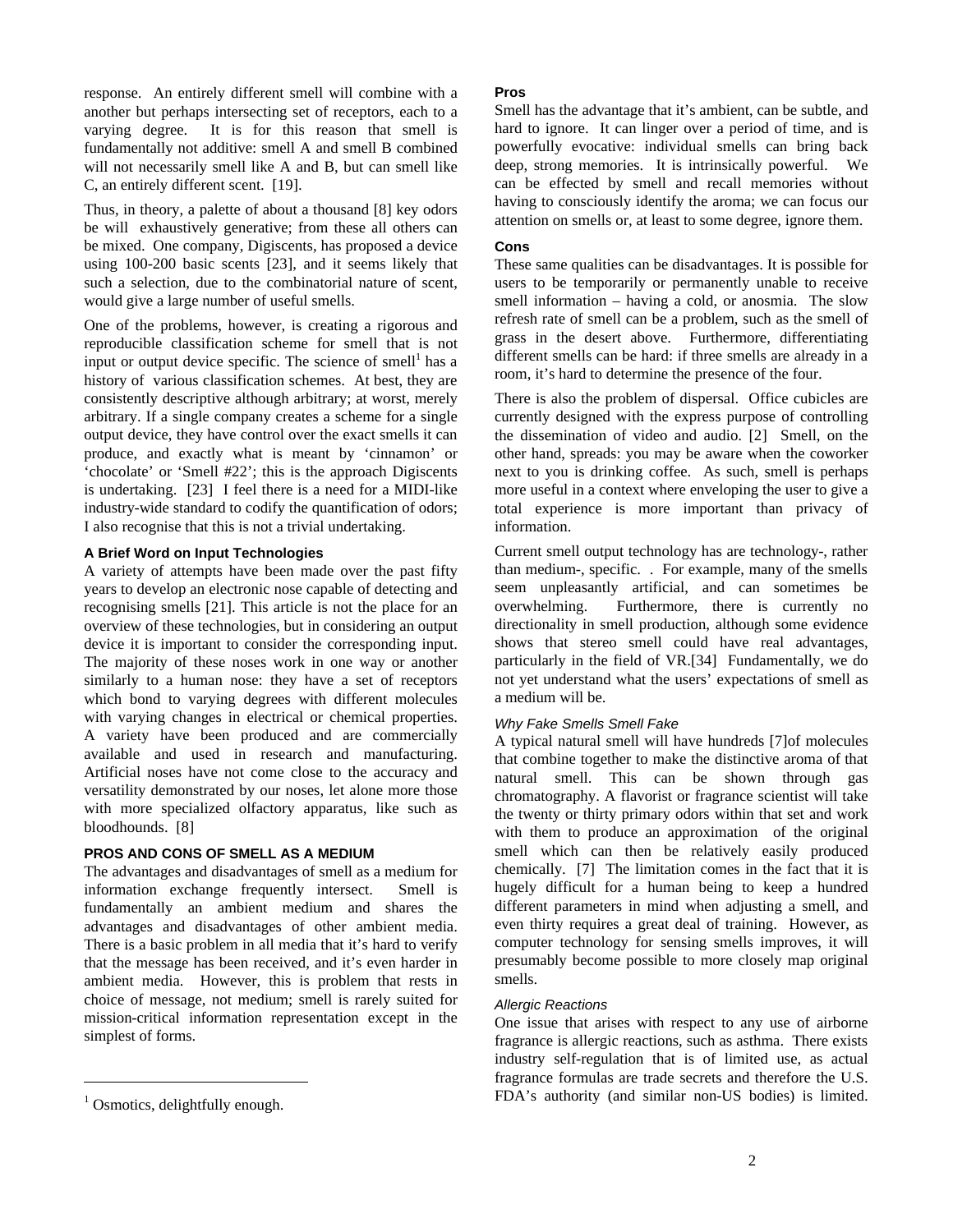There is a small handful of products that may not be used [30] in fragrances, and ingredients commonly used are tested by the Research Institute for Fragrance Materials. However, materials patented and/or proprietary to a single company are not tested, other than by the company itself.

It is reasonably clear that current fragrance testing is inadequate, at least for the 1-2% of the population who are sensitive to fragrances. It is also clear that the percentage of allergy and respiratory disease sufferers is increasing. There has been an increase in grassroots efforts to bring awareness to this problem, most notably the Fragranced Products Information Network. [9] I consider it important for researchers to work with such organizations to minimize side effects as a basic Universal Design principle.

#### **SMELL IN HISTORICAL CONTEXT**

*The amount that is written on a given subject is not an exact measure of how much there is to say. About smell, a great deal has been written. (Boring, 1942, in [5].)*

1952 saw the publication by the Airkem Company of an exhaustive bibliography on odors and the sense of smell, with over three thousand references [5]. Much more has been written since then. Over the course of history, scents have held varying degrees of societal importance. We currently use smell far less than other cultures have in other times, and I feel there is an understanding and appreciation for possible uses to be gained from study of its uses in different contexts. With this in mind I present a look at historical uses of smell before addressing more recent approaches to aroma in conjunction with other media.

# **Smell in History [7] 2**

 $\overline{a}$ 

I have divided the last few thousand years of smell into three stages. To the Greeks and Romans, smell, scents, and perfumes were far more important than they are today. During the Middle Ages, the importance of smell for pleasure decreased, becoming something that was considered primarily for medical reasons. The fundamental awareness of scent was as an indicator of disease. Intrinsically, the Middle Ages saw smell (of plague, for example) treated not as a *sign* of disease but as the disease itself. In today's world, with our knowledge of germs and viruses, this seems nonsensical, but this was once assumed to be a fact of life. The use of perfumes and fragrances as we know them today – rather than to cover up and thus avoid disease – is a notable change from this attitude.

It is interesting to note that throughout history, changes in use of smell have started with expensive and specialized applications and trickled down to everyday life. I see an analogy with the way that other computer-controlled output media have emerged; the SoundBlaster card was initially a product for high-end gaming systems, and has now been accepted as a standard peripheral, even being integrated

into the motherboard. I project a similar path for computerized smell.

#### *Smell in Antiquity*

Aristotle's student Theophratus is generally acknowledged to be the first person to write a treatise on odors, but Aristotle earlier wrote that pleasant odors preserved health. History is full of references to the connection between smells and health, culminating in aromatherapy today. In both Greece and Rome, personal use of perfume was common, even to the degree of having different body parts scented with different scents. Households were also heavily fragranced: even animals such as dogs and horses were sometimes perfumed. Reasons were both aesthetic and practical: cedar, heavily used, kept away moths, and smoke (from burning incense) kept away rodents. At banquets, there was much use of fragrant garlands, flowers, and incense; the guests were often both fed and perfumed. Roman theatres were frequently scented with saffron and other strong smells.

Roman gods delighted in fragrant ambrosia, while in Christianity, saints were frequently cited as having heavenly fragrances: either by exhaling them or making their presence known by some pleasant aroma. Fifth-century monk Simeon Stylites, who lived on top of a pillar, was reported surrounded by a sweet fragrance, growing in intensity until he died. One of the more common miracles accepted by the Catholic church is that the bodies of saints emit the scent of lilacs, leading to a practice of digging up the bodies of saints to check for appropriately aromatic purefaction.

#### *Middle Ages to the Eighteenth Century*

Heavy use of fragrance was denounced as 'pagan sensuality' and discouraged by the Church. The bodily odor was viewed as 'honest reek' allotted to the body by the maker.. As the Black Plague hit Europe, encouraged by this increased urbanization, it was generally believed that the disease was passed by the stench of death: the ring-ofroses and pocket-full-of-posies in the childrens' rhyme were to overcome the smell and thus ward off the disease.

#### *Late Eighteenth Century to Today*

The late eighteenth century saw a sanitary revolution: a revival of the bathhouse, moving towards private baths and showers, starting with the upper classes and moving down. A process of increasing attention to cleanliness and sanitation continues today, possibly to an extreme, and we have seen a return over the course of that progress to increased use of scent, but (ideally) in a personal and intimate manner.

# **Smell in Print: Literature**

Victor Hugo, Honore de Balzac and Emile Zola, 'set out to depict the olfactory landscapes of their novels as graphically as the sanitary reformers detailed those of the streets and cities they wished to cleanse.' [7] Notable in particular is a passage in Proust's Remembrance of Things

 $2<sup>2</sup>$  I note and apologise in advance for a Western bias in this history.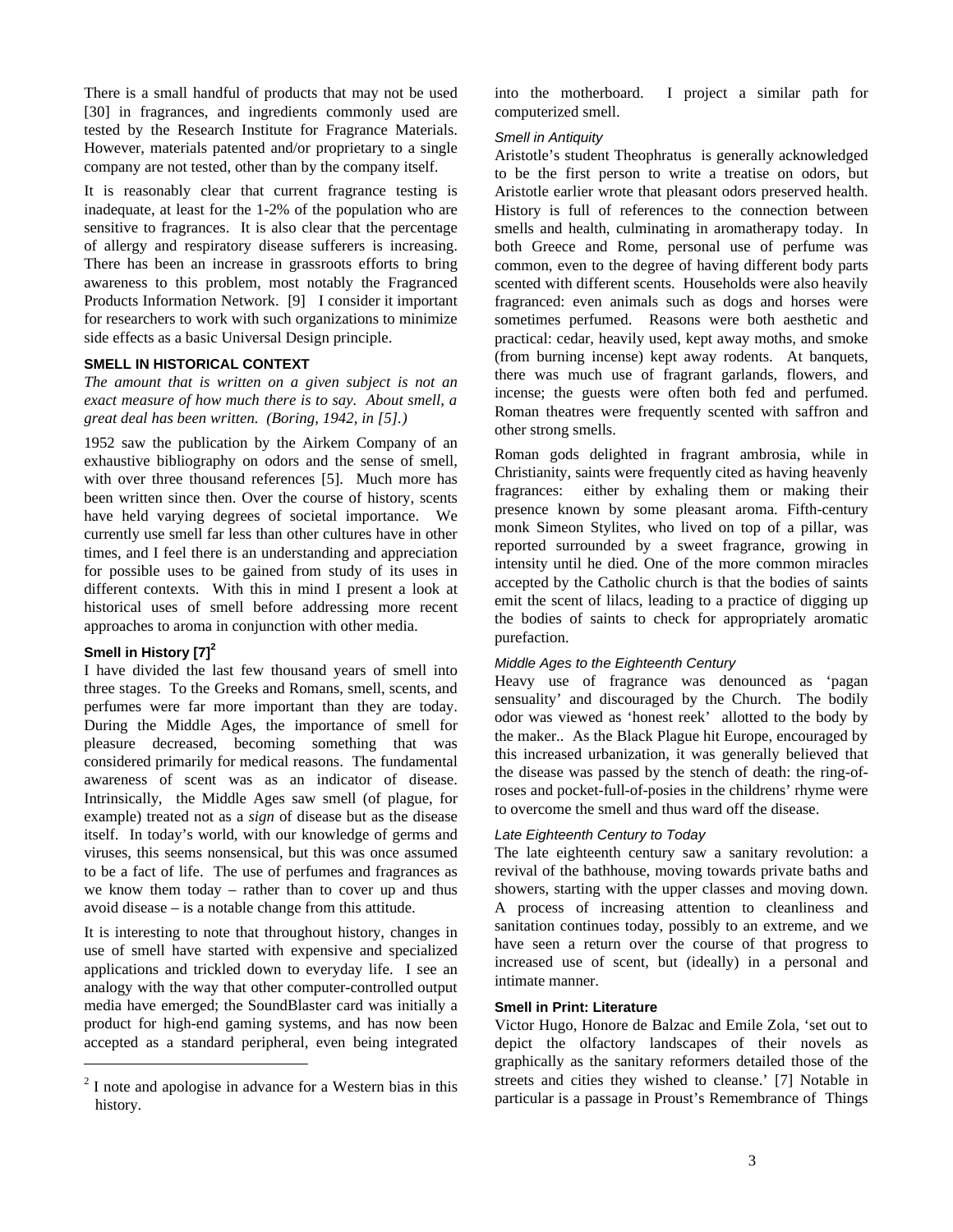Past [23], in which the taste and smell of a tea-soaked *petite madeleine* evokes similarly rich and detailed sensory memories of childhood. Aldous Huxley describes a sensory performance in his *Brave New World*, in which the scent organ plays 'a delightfully refreshing Herbal Capriccio' before accompaning a 'coloured, stereoscopic feely,'

Even an overview of smell in literature this brief would be amiss if it were to leave out a mention of Patrick Süskind's 1986 novel *Perfume*, [26] a book entirely concerned with the topic of smell, starring an olfactorily talented yet socially deviant protagonist.

## **SMELL AS MEDIA**

The last hundred years have seen a variety of experiments combining smell with other media. It has recently had some success in museums, and I chart the progress from there through its conjunction with performance, film and previous work with computers.

## **Smell As Media: Museums**

There has been some use of smell to accompany exhibits in museums. Sometimes the smell is a focus unto itself, such as the Odorama exhibit in the Pompidou Center, or the Aquivit exhibit at the Wine & Spirits Museum in Stockholm. Perhaps more interesting is the approach taken at the Jorvik Viking Museum in York, England, in which Viking-appropriate smells were piped into exhibits, a process that researchers found aided remembering the information shown in the exhibit. [1] This study is a very interesting example of the use of smell l in comparatively informal education, and I think it has some interesting parallels when similarly implemented in a virtual medium.

## **Smell as Media: Theatre**

Roman theatres were often richly scented with saffron or other scents; amphitheaters had fountains spray scent into the air. The perfumes helped mask the many unpleasant odours arising from the entertainment of the time: not just the smell of the crowd, but the blood of wild animals spilt on the sand or of burning flesh. [7]

Use in theatre in more recent times has been rarer. The role of smell in a performance is generally to increase the immersive effect of the experience, to encourage the audience to accept on a deeper level the events that occur onstage. There is, however, a problem: audiences can be brought out of the scene by the novelty of scent, commenting on it, rather than being further immersed as desired.

 The German choreographer Pina Bausch's 1982 show *Nelken* involved the scent of carnations wafting out into the audience. Moses Pendleton's 1985 ballet *Baseball* had the aroma of fried onions and marijuana wafting out into the audience, with the intention of setting the scene for a baseball match. 1988 saw English National Opera staged a production of *Love for Three Oranges* where audiences

were provided with Scratch-n-Sniff<sup>3</sup> cards. The opera was later televised, and the BBC-run *Radio Times* magazine included cards for the home audience to smell while watching.

#### **Smell As Media: Film**

Smell has probably been most explored as an experiential medium in conjunction with film. 1906 saw the first documented use of smell in conjunction with movies, when a Pennsylvania cinema owner added the scent of roses to a screening of the Rose Bowl football game.[18] AromaRama was the first attempt at combining smell and film, relying on industrial perfumes being wafted through the cinema's ventilation system: it arrived in 1959 with *Behind the Great Wall* and was quickly forgotten. 1960 saw the introduction of Smell-O-Vision, piping scents directly to the seat of each viewer. Critics were not impressed: one New York Times review began with the phrase 'If there is anything of lasting value to be learned from Michael Todd Jr.'s 'Scent of Mystery', it is that motion pictures and synthetic smells do not mix.' [29]

John Waters was the next director to attempt the use of smell, with deliberately kitsch scratch-n-sniff cards handed out to the audience for his 1981 film *Polyester*, a technique also used by the Independent Cable Network in 1999 who sent viewers 'decoder cards' for a special edition of the animated series *Cow and Chicken.*[17] It is important to distinguish between the immersive nature of the preceding smell devices and the dissassociative relationship of Scratch-n-Sniff cards to their accompanying media.

These technologies have gone to the graveyard of dead media, remaining one-off novelties. I feel it is significant that despite the fact that both AromaRama and Smell-O-Vision flopped after a single movie, the technology has stuck deep in the popular memory.

Understanding how and why they flopped is, important in looking at the future of smell and computers. The 1959 Time Magazine review of *Behind the Great Wall* [29] lists their complaints: 'To begin with, most of the production's 31 odors will probably seem phoney, even to the average uneducated nose. A beautiful old pine grove in Peking, for instance, smells rather like a subway rest room on disinfectant day. Besides, the odors are strong enough to give a bloodhound a headache. What is more, the smells are not always removed as rapidly a the scene requires: at one point, the audience distinctly smells grass in the middle of the Gobi desert.'

These issues remain endemic to the smell domain: they are key problems that it will take time and experience with actually implementing devices to fix. The goal of solving

-

<sup>&</sup>lt;sup>3</sup> Scratch-and-sniff as a technology, particularly in the form of stickers, enjoyed a period of great popularity over the early 1980s, with pre-teens trading and collecting hundreds of stickers.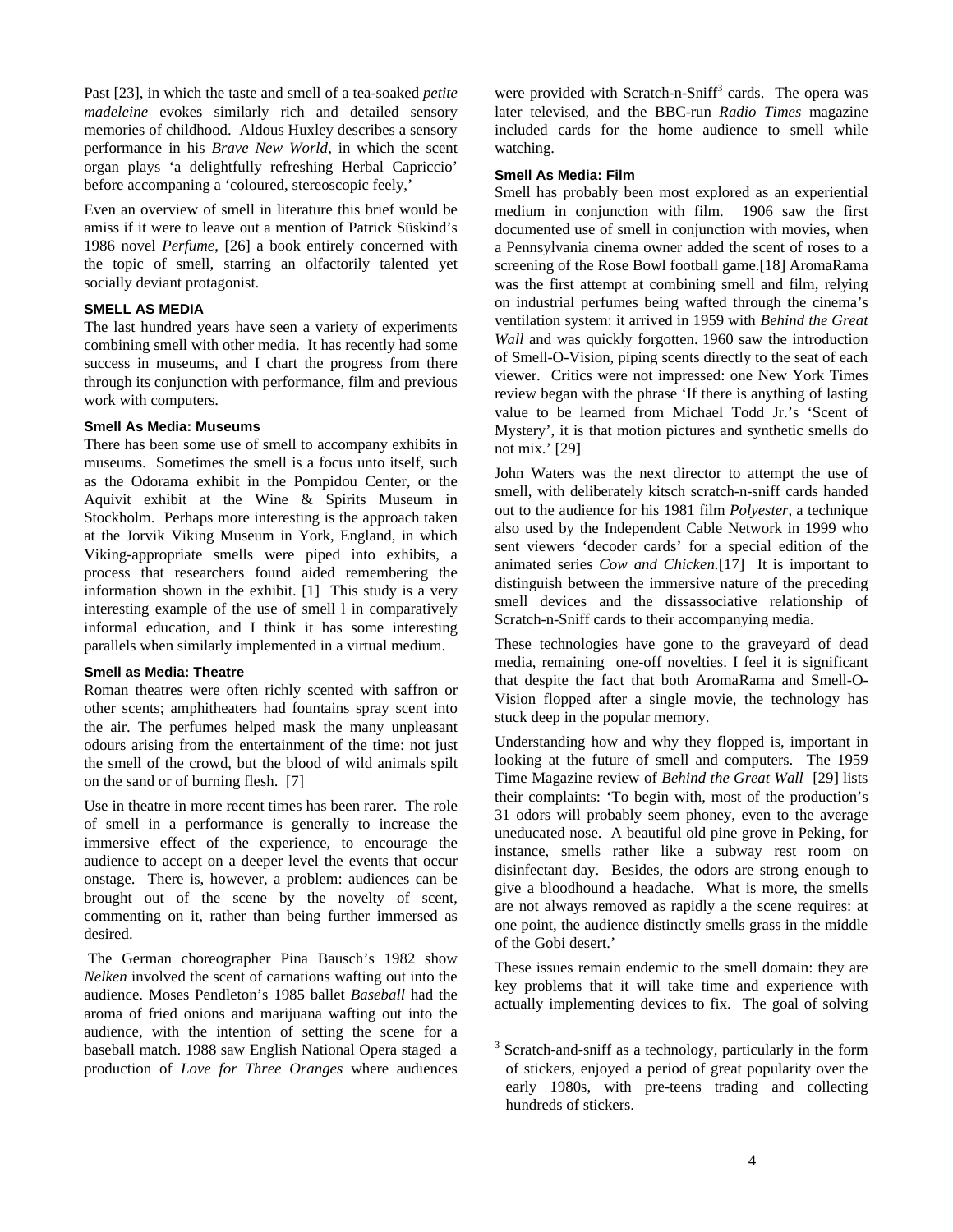serves as the closest to a blueprint for good smell interface design that I have seen.

## **Smell As Media: Computers**

There is a small amount of prior work on using smells with computers. Most notable is Morton Heilig's device, 'Sensorama', patented in 1962 [11] – and brought back to the attention of the public by Rheingold in 1991. [25] Sensorama looked like an arcade game and gave the user the experience of a ride through Brooklyn: the feeling of rattling over the cobblestones, of going around corners on a motorbike, the sounds of children playing and the smell of an Italian pizza shop as one passed by. Sensorama never received the funding it need to scale up to beyond the nearprototype level, and the technology quietly passed away.

There is some work on smell in virtual reality, although perhaps less than one might expect. Much of it has concentrated on the field of firefighter training [6], where smell gives valuable and potentially life-saving information about what is on fire, and where. There appear to be a few other research efforts looking at implementing smell in virtual reality, but they seem to be limited in scope. [34]

There has been some work in wearable aroma-producing applications, by Jenny Tillotson. These are currently limited to demonstration models, but I see potential for wearable applications, particularly as both wearable computing and dynamic aroma generation become more common.

There is a notable absence of use of smell in the ambient media literature, which I feel is strange, given that smell is such a perfect ambient media: it can move easily from our periphery to the center of attention and back out again. [16,33] Strong & Gaver's 1996 short paper 'Feather, Scent, and Shaker' looks at the possibility of a single device that produces scent so one party knows another is thinking of them. The piece leverages smell's quality of 'lingering like a memory'. [26]

## **INSTINK<sup>4</sup>**

1

*Patricia is working late at the office. She starts to smell turmeric, cumin, cardamom, wafting across her desk. That's right; she promised she'd be home tonight for dinner. Her husband Jose is cooking Indian food and the neighbors are coming over. Better finish up that email and head home.*

*Imagine walking into your kitchen, and smelling gingerbread cooking- the cinnamon, the ginger, the nutmeg. There's something very comforting about coming home to the smell of Mum making gingerbread – even when she lives in Tokyo and you live in Boston.*

I originally wanted a method to enable a furthering of communication between kitchen spaces. The current state of both input and output technologies prohibits trying to replicate the exact smell of this particular chicken roasting, or that particular stir-fry. I wanted to avoid the use of artificial fragrances – 'Baking Bread', or 'Vegetable Soup', as they frequently smell artificial and unpleasant. In addition, by using the spices as abstract smell icons – 'smicons', if I may – we can create a generative set of scents, where a smell's meaning can start be detached from its conventional associations.

#### **Implementation**

Our solution consists of two components: a spice rack as a tangible input device, and a set of airbrushes under



computer control as an output device.

The input device looks and feels like a normal spicerack. Jars are inconspicuously tagged with resistors for identification, and can be placed anywhere in the spicerack and recognized as containing a given spice. A PIC chip does requisite analog-to-digital conversion and outputs the status of the rack at intervals to a TINI board, a singleboard computer. When a spice jar is removed from the rack, the TINI board sends the spice name to the output device.

The output device consists of a TINI board, a PIC, a tank of CO2, a manifold card of computer-controllable valves, and a set airbrushes in a rack. Where pots of paint usually go, these airbrushes each have a glass jar filled with an essential oil, a solvent (ethyl alcohol or water), and a dissolver to guard against separation of oil and solvent, 'Tween 20'. When the TINI board receives notification that a given spice has been used, it opens the appropriate valve for two seconds, allowing the gas to flow past the spice's essential oil and release the smell into the air.

I decided to only try and track whether a spice was used or not, rather than actually determining quantity. The crude

<sup>4</sup> inStink's name references both inTouch [3], and the deep, instinctual qualities of smell. There is no intended reference to the near-homophonic pop group inSync.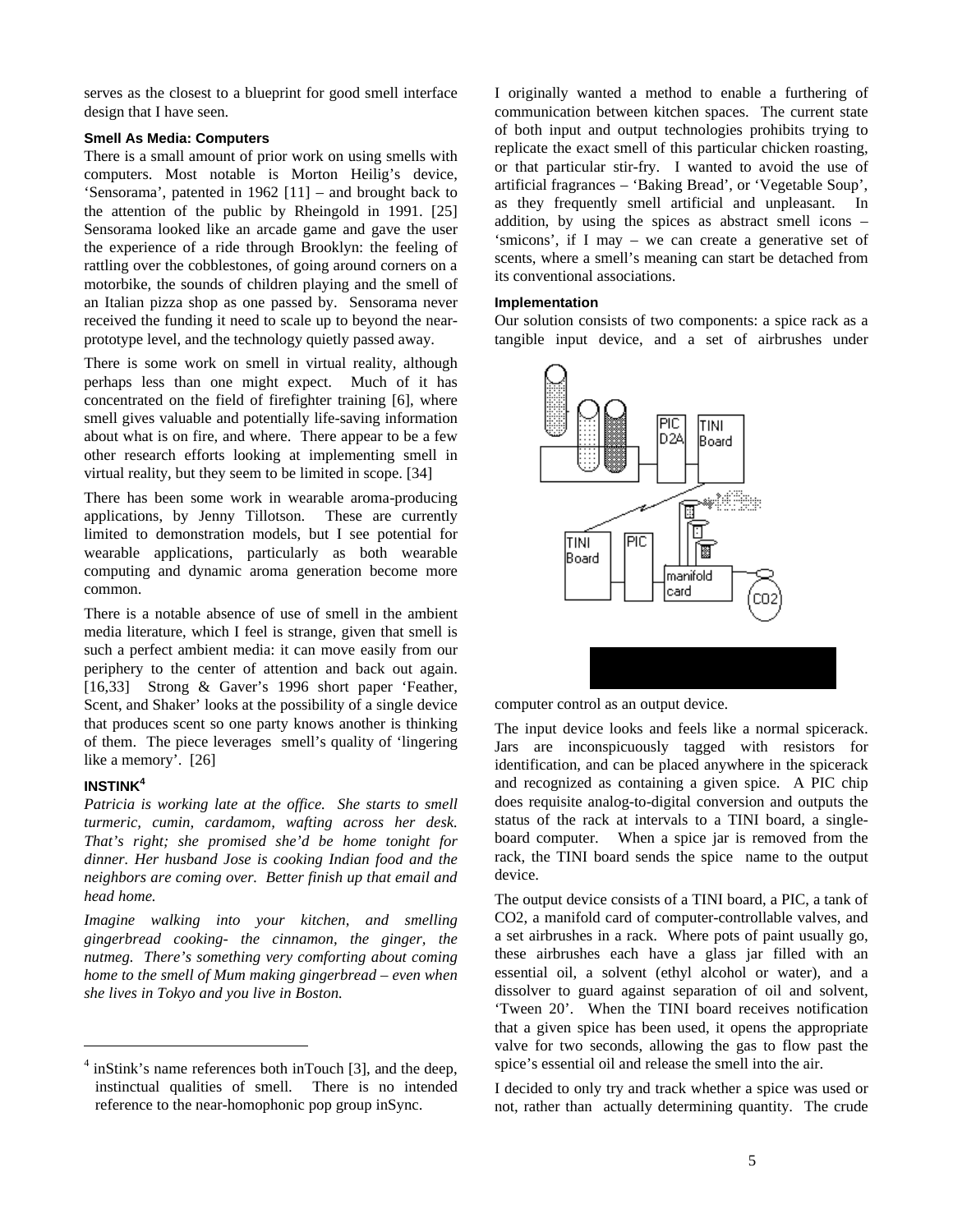

**Figure 2: inStink Output**

resolution of our output means that it's hard to distinguish between the smell of one teaspoon and one tablespoon of ginger; the important information is that ginger has been used. However, if a spice is used, returned to the spicerack, and then used again later then the smell is output twice.

#### **User Studies**

I did not gather formal information on user responses to the inStink technology. I discussed the project with many colleagues during development – often in response to the question 'What's that smell?' In general, people were excited about the project but expressed concern about the quality of the smell and potential allergic reactions, issues that I have continued to research.

#### **inStink: Analysis**

I feel that inStink was successful in demonstrating the viability of computer-generated smell. The system is versatile enough to be adapted for other uses: I have proposed but did not implement a system whereby tagged, badged or otherwise computer-identified users entering one location would have their signature spice released into the air at the remote location, in the manner of much work in the field of CSCW (computer supported collaborative work).

Our informal user studies showed disappointment with the quality of smells generated: I had hoped that relying on natural essential oils would give satisfying results, but whereas some aromas were pleasant and full (mint and black pepper, for example) others remained thin and unpleasant (notably cinnamon). I regret not performing more strenuous user testing. However, I felt and still feel that I wish to concentrate on potential uses for similar commercial technologies, rather than duplicate current commercial effort in attempting to produce a viable and scaleable technology.

I note for the record that our prototype smell producing device, inStink, whilst it has advantages such as natural scents and increased volume over commercial products, will likely be obsolete within a year or two as commercially available smell units come on to the market.

# **POTENTIAL USES FOR SMELL AS A MEDIUM Learning**

Perhaps the most interesting application for smell technology is as an aid to learning and education. Several experiments have shown that an ambient odor present at encoding and retrieval facilitates memory, although there is some dissent. [7, 14]. Herz [13] concludes that novel odors and contextually inappropriate smells help in memorization.

The majority of this research has been conducted within the domain of cognitive science; however, I feel the most powerful use of such research is in areas outside of formal learning, where the desire is to acquire and retain information. Computer-controlled smell output gives the individual a simple method to invest their own cognitive processes with the advantages of smell-assisted learning.

#### **Presence and Activity Awareness**

The connecting-to-the-kitchen scenario is an abstract and limited example of an attempt at WYSmIWISm work. WYSmIWISm of real-world locations is difficult with today's input and output technologies, as there is a fundamental disconnect between the two ends. Much easier is output of similar scents at different locations, ignoring the ambient scent of the location (which, arguably, would not be noticed by the user after a period of time anyway.) For example, I envision chat rooms that allow their users 'signature scents,' emitted upon entry to all users of the chat room. Particularly intriguing is the idea of combining signature scents, stereoscopic smell output [34] and a physical chat room layout, such as Chat Circles.[31]

## **Alertness + Affect**

There exists some work on the use of smell to induce alertness, such as in the case of drivers falling asleep at the wheel. [20] Unfortunately, it appears that the scents tested so far are only effective in cases where the driver has had sufficient sleep the night before. In general, even strong scents are ineffective at waking subjects from sleep, which has been shown both experimentally [20] and anecdotally – the 1666 Pudding Lane fire, starting in a sleeping baker's oven, resulted in the destruction of all of London.

## **In Conjunction With Other Media**

The majority of uses proposed by companies making smellproducing devices involve their use in conjunction with other media to produce a richer sensory experience, rather than the ambient media-based solutions presented here. Such uses include smelltracks on DVDs, websites with signature scents, and output combined with food-related shows and websites. I have also had interest from musicians interested in creating a deeper and more immersive experience at concerts.

In fact, I expect this – particularly gaming - to be the primary reason why smell-releasing devices are purchased. Much of the development of PC-based sound systems for the consumer market was aimed at gaming, and the current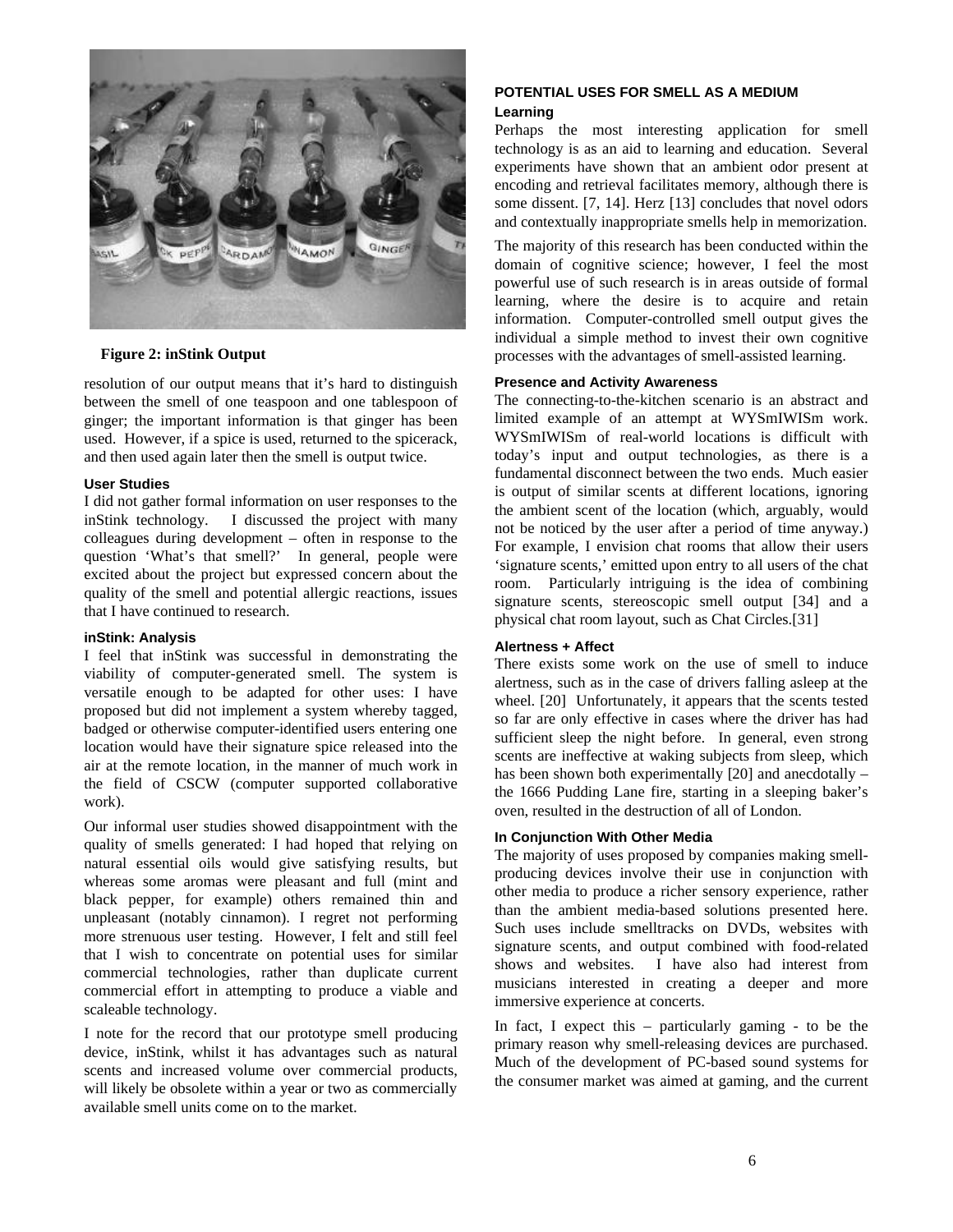widespread use of computers to play music rests on that backbone.

## **Evocative & Whimsically**

It has been shown that odors are equivalent to other stimuli in their ability to elicit accurate recall of memories, but differs in that odor-evoked memories are deeper and more emotional [13]. I propose evoking the smells of old perfumes or other similar scents to prompt storytelling: a version of this was done by Herz and Cupchik [15] and Rubin, Groth and Goldsmith, but with a purely analytical rather than historical and creative aim.

#### **Free-Media Mapping**

An intrinsic feature of ambient media is that it is possible to map any piece of information onto any output medium. Wisneski [33] demonstrates mapping stock prices onto a device that can become hot and cold. I am currently in the purpose of implementing a similar system that conveys the same information through smell, called 'Dollars & Scents.' In the event of your stock or portfolio rising, it outputs roses; falling prices smell like lemons.

One area that has been suggested is that of medical compliance: a smell from a small device to remind you to take your pills, perhaps implemented within a house or as part of clothing or a bag. The ambient and diffuse nature of smell is well suited to this task; however, I feel that it should be in conjunction with other media as a backup to ensure reliability.

#### **Other Identification**

There are a number of possibilities for the generation of smell in cases where smell currently already conveys information, yet is geographically limited. For example, waking up to the smell of coffee or bacon frying can be a delight, but depends on one's bed having some physical proximity to the kitchen – and someone else making breakfast.

I do expect to see an increased association of physical locations with scents. This is one area where the emotional associations can help: for example, if one's parking level is marked with the scent of cut grass, it only serves to further remind you if you associate cut grass with going to your grandfather's house every Sunday. There is also the potential for physical and virtual locations to have similar smells: there is potential marketing value in the Body Shop and bodyshop.com having identical smells, particularly if this continues into other domains, such as print advertising.

 Smell has a great deal of both advantages and disadvantages in this field in particular. Smell does have the advantage of being evocative; on the other hand, I recognise that it can and frequently is overused, which is far from pleasant.

## **CONCLUSIONS**

I feel that there are a great deal of potential for the use of smell as an output medium; however, it is a medium with the potential to be extremely intrusive, and care must be taken to avoid gratuitous and brassy use. In particular, I think there is a great deal of potential the fields of learning technologies and ambient media, although I expect initial uses to be for gaming applications – despite the emphasis of manufacturers on 'scented websites', which I do not see users purchasing a product to experience.

I note that users are very sensitive to artificial and fakesmelling scents. Great care is must be taken to attempt to produce an effect that works with other stimuli, rather than overwhelm them.

As such I propose a set of key problems that I feel must be addressed in exploring the role of smell as a medium. The problems that the New York Times identified in their review of the 1960 Smell-O-Vision premiere *Behind the Great Wall* [29] remains relevant and applicable to those addressing smell as media today. I reiterate:

*'To begin with, most of the production's 31 odors will probably seem phoney, even to the average uneducated nose. A beautiful old pine grove in Peking, for instance, smells rather like a subway rest room on disinfectant day. Besides, the odors are strong enough to give a bloodhound a headache. What is more, the smells are not always removed as rapidly a the scene requires: at one point, the audience distinctly smells grass in the middle of the Gobi desert.'* 

These three problems of smell accuracy, intensity and duration are the key areas that must be addressed for automatic smell devices to become an accepted and viable technology.

## **ACKNOWLEDGMENTS**

First, I would like to thank Alexsandra Szelag for her help and assistance in this project. I would also like to thank Hiroshii Ishii, Dana Kirsch, Amy Holden, Kristin Hall, Chris Newell, Wendy Ju, Adam Smith, Mike Hawley, PIA and particularly the Counter Intelligence team, Craig Wizneski, Jenny Tillotson, Kevin Brooks and Nitin Sawhney, Heather Martin, William Gaver and Robert Strong, Dave Berringer, Peter Brown, William Croasmun and their colleagues at Kraft, Jane Livingston of the English National Opera, and the Media Lab's CI & TTT sponsors. Special thanks to my parents for living in Tokyo and thereby inspiring the first inStink scenario. Further thanks to Paul Nemirovski for an animated discussion that led to the original idea.

## **REFERENCES**

1. Aggleton, J.P., Waskett, L. The ability of odours to serve as state-dependent cues for real-world memories: Can Viking smells aid the recall of Viking experiences? British Journal of Psychology (1999), 90, 1-7.